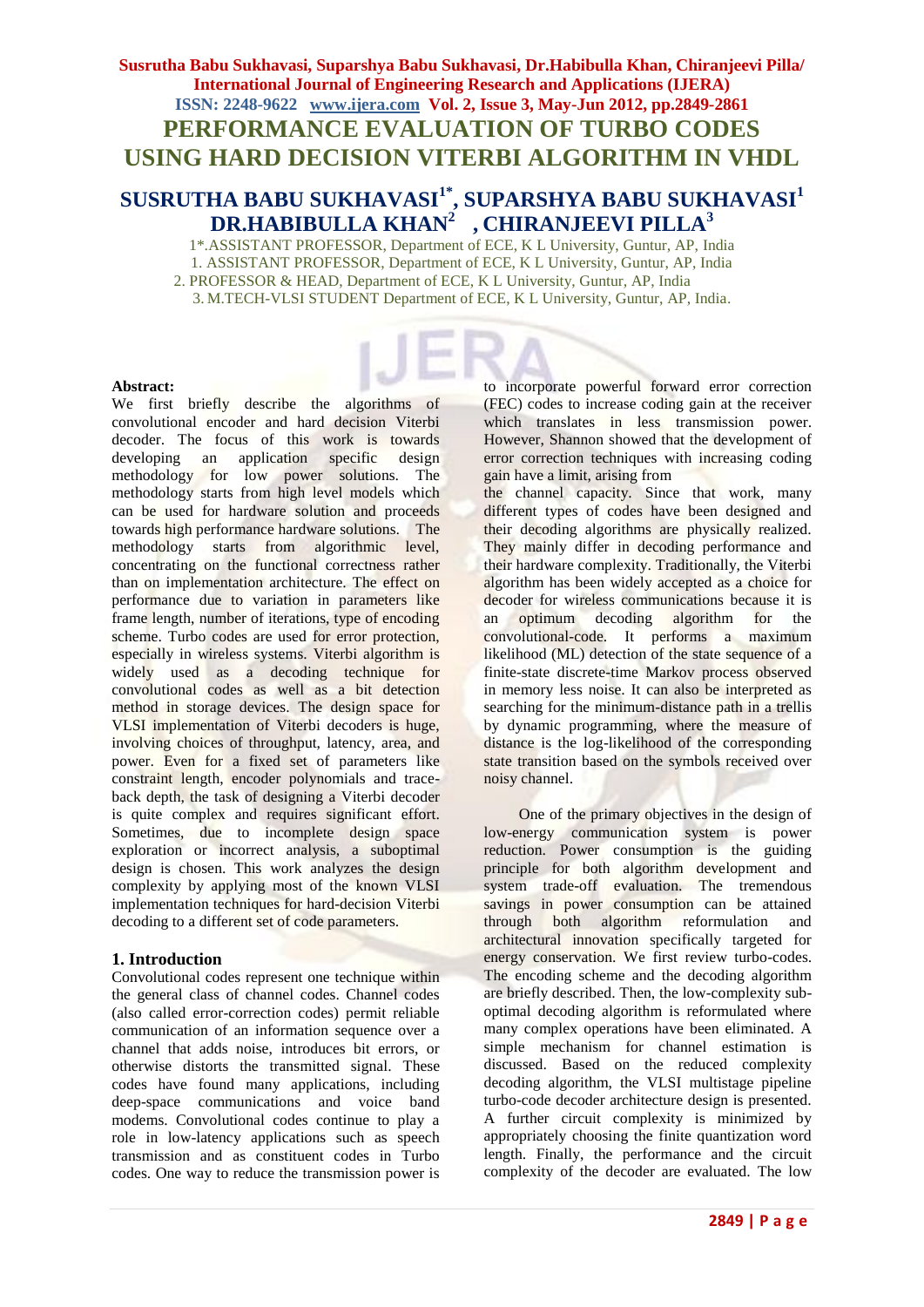complexity turbo-code decoder is compared with various.

#### **2. Literature Survey:**

Viterbi algorithm is a well-known maximumlikelihood algorithm for decoding of convolutional codes. In this article this algorithm is described using the approach suitable both for hardware and software implementations.

#### **Convolutional Codes**:

This chapter describes the encoder and decoder structures for convolutional codes. The encoder will be represented in many different but equivalent ways.

Also, the main decoding strategy for convolutional codes, based on the Viterbi Algorithm, will be described. A firm understanding of convolutional codes is an important prerequisite to the understanding of turbo codes.

#### **2.1 Encoder Structure:**

A convolutional code introduces redundant bits into the data stream through the use of linear shift registers as shown in Figure



The information bits are input into shift registers and the output encoded bits are obtained by modulo-2 addition of the input information bits and the contents of the shift registers. The connections to the modulo-2 adders were developed heuristically with no algebraic or combinatorial foundation. Convolutional codes are frequently used to correct errors in noisy channels. They have rather good correcting capability and perform well even on very bad channels. Convolutional codes are extensively used in satellite communications. Although Convolutional encoding is a simple procedure, decoding of a Convolutional code is much more complex task. Several classes of algorithms exist for this purpose:

**1**. Threshold decoding is the simplest of them, but it can be successfully applied only to the specific classes of Convolutional codes. It is also far from optimal.

**2**. Sequential decoding is a class of algorithms performing much better than threshold algorithms. Their serious advantage is that decoding complexity is virtually independent from the length of the particular code. Although sequential algorithms are also suboptimal, they are successfully used with very long codes, where no other algorithm can be acceptable. The main drawback of sequential decoding is unpredictable decoding latency.

**3**. Viterbi decoding is an optimal (in a maximumlikelihood sense) algorithm for decoding of a Convolutional code. Its main drawback is that the decoding complexity grows exponentially with the code length.

 So, it can be utilized only for relatively short codes. There are also soft-output algorithms, like SOVA (Soft Output Viterbi Algorithm) or MAP algorithm, which provide not only a decision, but also an estimate of its reliability. They are used primarily in the decoders of turbo codes and are not discussed in this article.

#### **2.2 Convolutional Codes**

#### *2.2.1. Convolutional Encoders*

Like any error-correcting code, a convolutional code works by adding some structured redundant information to the user's data and then correcting errors using this information.

A convolutional encoder is a linear system. A binary convolutional encoder can be represented as a shift register. The outputs of the encoder are modulo 2 sums of the values in the certain register's cells. The input to the encoder is either the uuencoded sequence (for non-recursive codes) or the uuencoded sequence added with the values of some register's cells (for recursive codes).

 Convolutional codes can be systematic and nonsystematic. Systematic codes are those where an unencoded sequence is a part of the output sequence. Systematic codes are almost always recursive; conversely, non-recursive codes are almost always non-systematic. A combination of register's cells that forms one of the output streams (or that is added with the input stream for recursive codes) is defined by a polynomial. Let m be the maximum degree of the polynomials constituting a code, then K=m+1 is a constraint length of the code.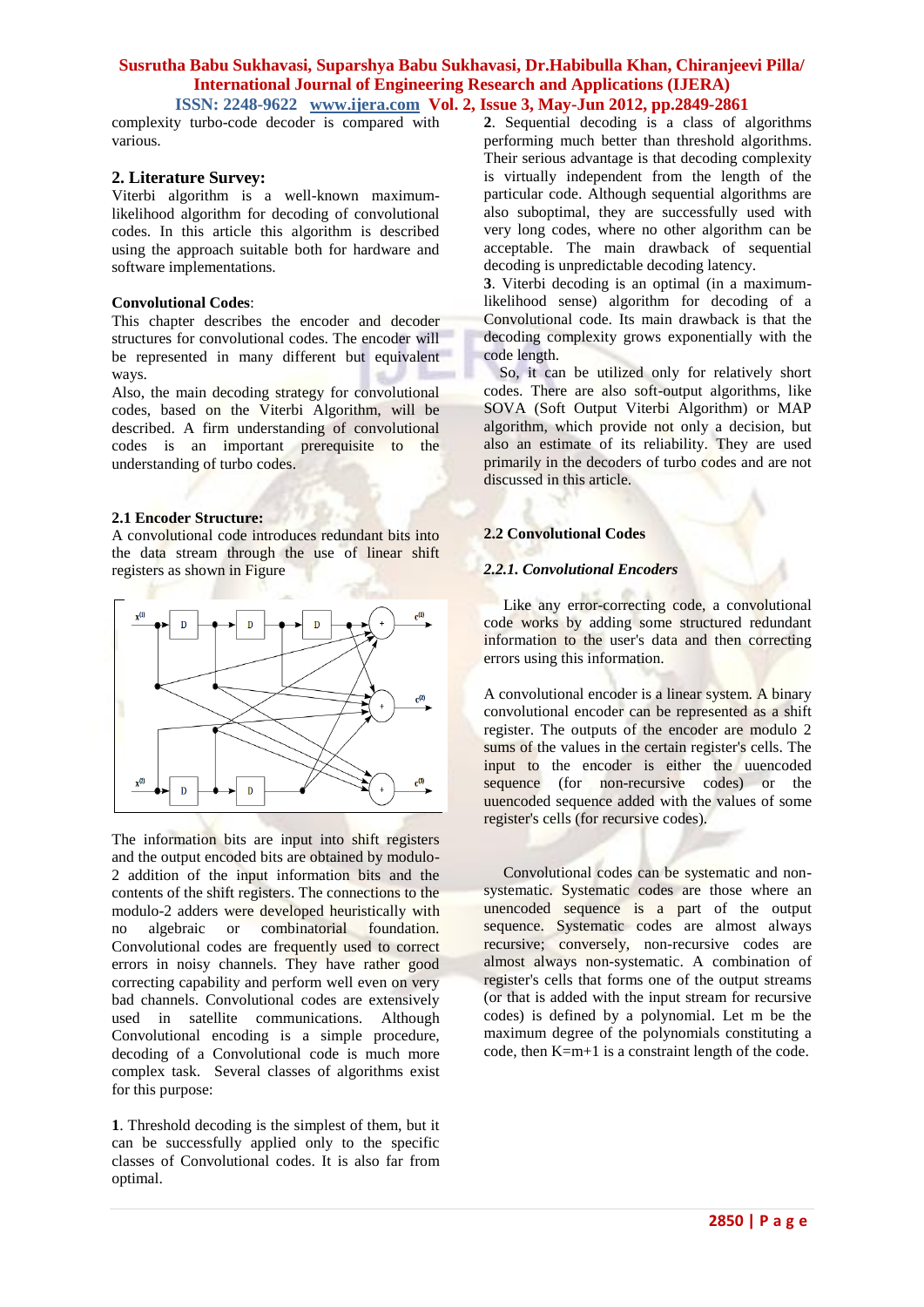

For example, for the decoder on the Figure 1, the polynomials are:

 $g_1(z)=1+z+z^2+z^3+z^6$ ,  $g_2(z)=1+z^2+z^3+z^5+z^6$ 

A code rate is an inverse number of output polynomials. For the sake of clarity, in this article we will restrict ourselves to the codes with rate  $R=1/2$ . Decoding procedure for other codes is similar. Encoder polynomials are usually denoted in the octal notation. For the above example, these designations are "1111001" = 171 and "1011011" = 133. The constraint length of this code is 7. An example of a recursive convolutional encoder is on the Figure 2.



#### **Hardware Implementation**

The parameters chosen in our design are as follows:

**1. Constraint Length: K=3:** That is the number of shifts (i.e. flip flops) in the linear shift register over which the input data bits have to be shifted before they are taken out of the shift register.

**2. Code Rate:**  $k/n = \frac{1}{2}$ : That is for every input message bit, there are two output bits created out of convolution of the impulse response of the linear shift register and the input bit sequence.

**3. Minimum Free Distance = 5:** That is the minimum Hamming Distance between the codeword sequence and the all zeroes codeword sequence.

**4. Trace Back Depth=15:** That is the number of paths in Trellis Diagram or the branches in the Tree Diagram, which must be covered before the first input bit can be decoded.

Now we describe the three basic entities used in our VHDL design.

#### **2.2.2. Encoder Representations:**

The encoder can be represented in several different but equivalent ways. They are

- 1. Generator Representation
- 2. Tree Diagram Representation
- 3. State Diagram Representation
- 4. Trellis Diagram Representation

#### *1. Generator Representation*

Generator representation shows the hardware connection of the shift register taps to the modulo-2 adders. A generator vector represents the position of the taps for an output. A "1" represents a connection and a "0" represents no connection.

#### *2. Tree Diagram Representation*

The tree diagram representation shows all possible information and encoded sequences for the convolutional encoder. Figure 2.3 shows the tree diagram for the encoder



In the tree diagram, a solid line represents input information bit 0 and a dashed line represents input information bit 1. The corresponding output encoded bits are shown on the branches of the tree. An input information sequence defines a specific path through the tree diagram from left to right. For example, the input information sequence  $x = \{1011\}$ produces the output encoded sequence  $c = \{11, 10, \ldots\}$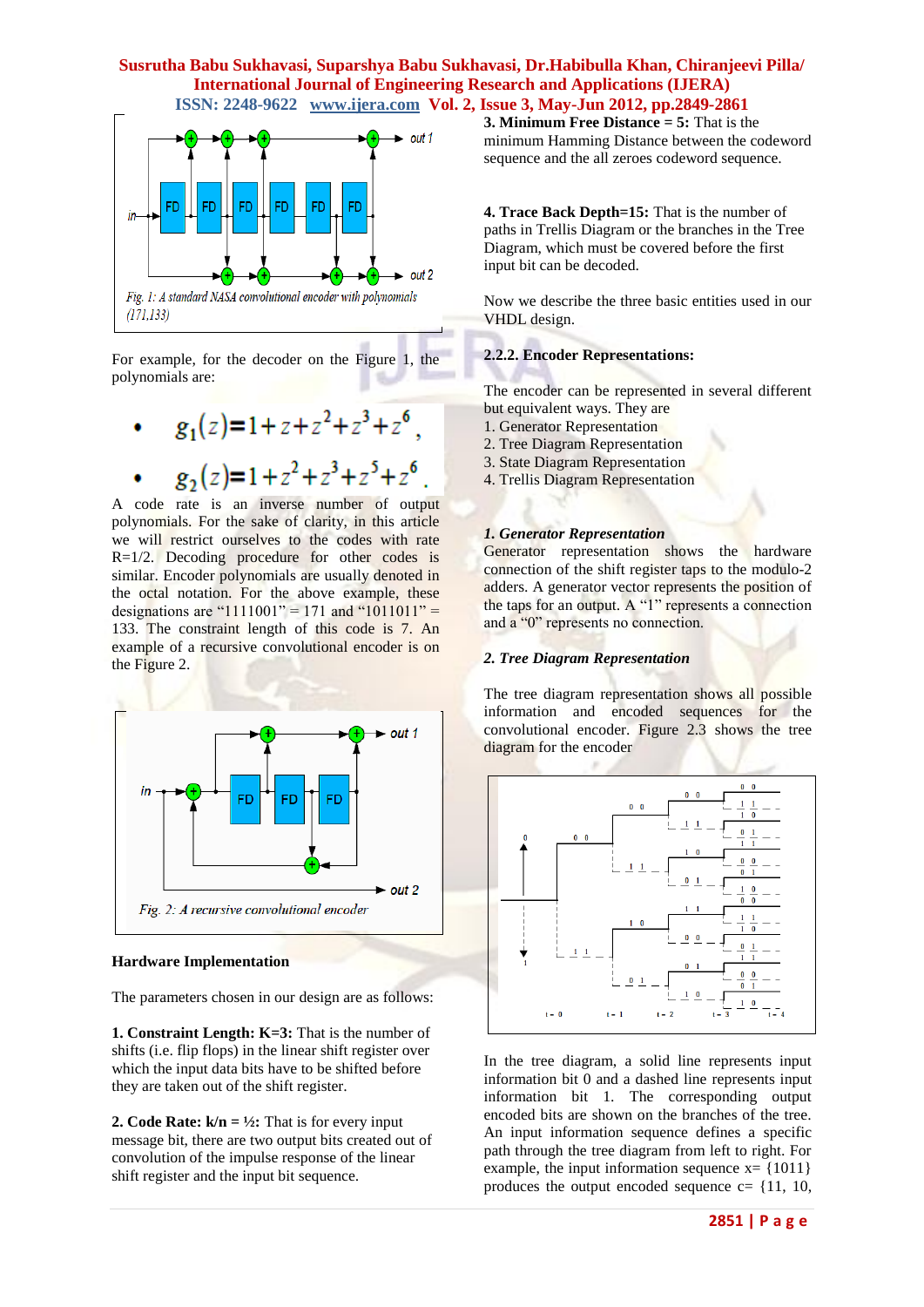00, 01}. Each input information bit corresponds to branching either upward (for input information bit 0) or downward (for input information bit 1) at a tree node.

#### **3. State Diagram Representation**

The state diagram shows the state information of a convolutional encoder. The state information of a convolutional encoder is stored in the shift registers.



In the state diagram, the state information of the encoder is shown in the circles. Each new input information bit causes a transition from one state to another. The path information between the states, denoted as x/c, represents input information bit x and output encoded bits c. It is customary to begin convolutional encoding from the all zero state. For example, the input information sequence  $x=$ {1011} (begin from the all zero state) leads to the state transition sequence  $s = \{10, 01, 10, 11\}$  and produces the output encoded sequence  $c = \{11, 10, 00, 01\}.$ Figure 2.5 shows the path taken through the state diagram for the given example.

Figure 2.5: The state transitions (path) for input information sequence {1011}.



# **4. Trellis Diagram**

A convolutional encoder is often seen as a finite state machine. Each state corresponds to some value of the encoder's register. Given the input bit value, from a certain state the encoder can move to two other states.

These state transitions constitute a diagram which is called a trellis diagram. A trellis diagram for the code on the Figure 2 is depicted on the Figure 3.



A solid line corresponds to input  $0$ , a dotted line – to input 1 (note that encoder states are designated in such a way that the rightmost bit is the newest one). Each path on the trellis diagram corresponds to a valid sequence from the encoder's output. Conversely, any valid sequence from the encoder's output can be represented as a path on the trellis diagram. One of the possible paths is denoted as red (as an example).

Note that each state transition on the diagram corresponds to a pair of output bits. There are only two allowed transitions for every state, so there are two allowed pairs of output bits, and the two other pairs are forbidden. If an error occurs, it is very likely that the receiver will get a set of forbidden pairs, which don't constitute a path on the trellis diagram. So, the task of the decoder is to find a path on the trellis diagram which is the closest match to the received sequence.

 Let's define a free distance d as a minimal Hamming distance between two different allowed binary sequences (a Hamming distance is defined as a number of differing bits). A free distance is an important property of the convolutional code. It influences a number of closely located errors the decoder is able to correct.

#### **3. Viterbi Algorithm**

The Viterbi algorithm as a dynamic programming algorithm for finding the shortest path through a trellis, and the algorithm can be broken down into the following three steps: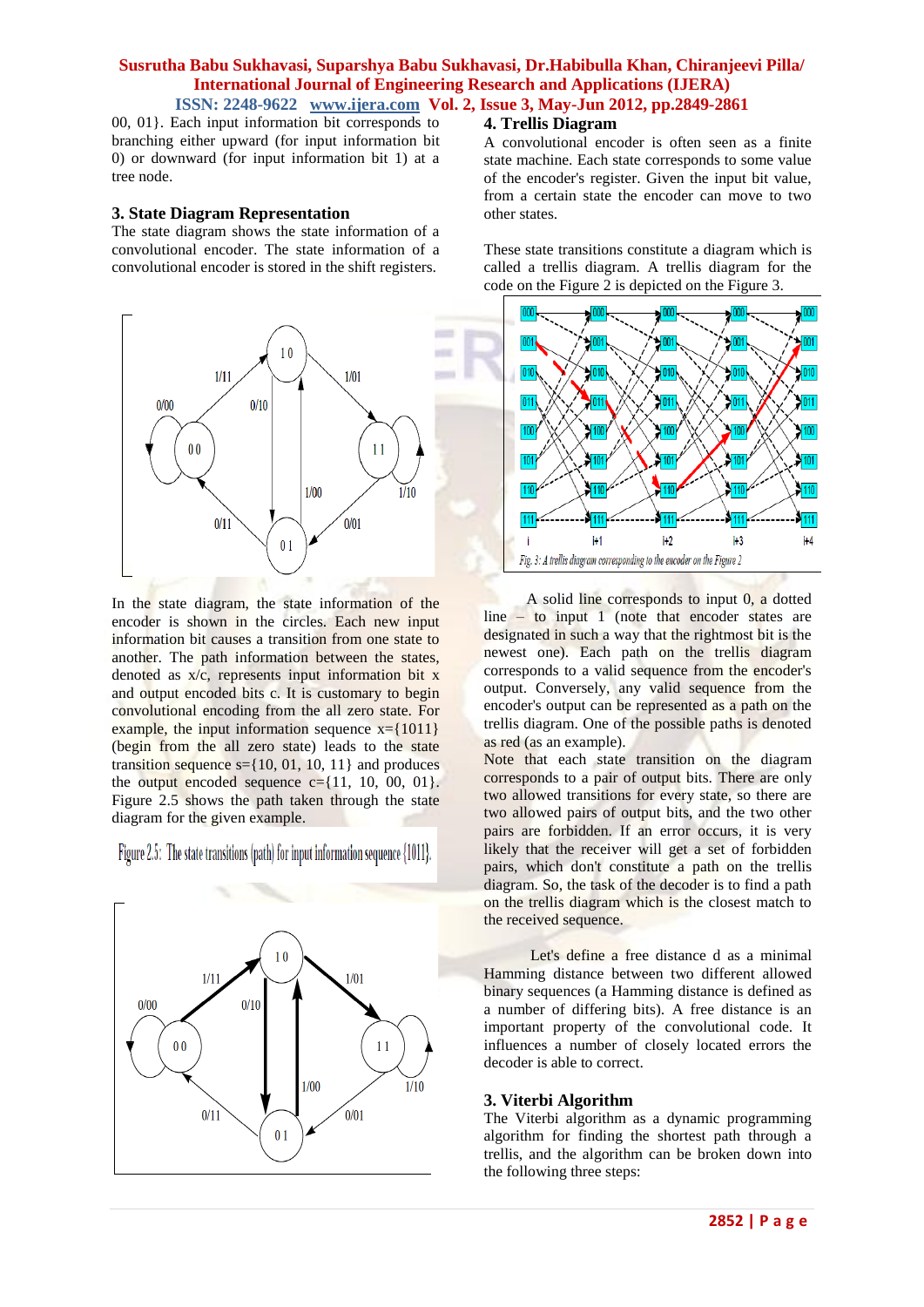• Weigh the trellis; that is, calculate the branch metrics.

• Recursively computes the shortest paths to time n, in terms of the shortest paths to time n-1. In this step, decisions are used to recursively update the survivor path of the signal. This is known as addcompare-select (ACS) recursion.

• Recursively find the shortest path leading to each trellis state using the decisions from Step 2. The shortest path is called the survivor path for that state and the process is referred to as survivor path decode. Finally, if all survivor paths are traced back in time, they merge into a unique path, which is the most likely signal path that we are trying to find.

 Associated with each trellis state S at time n is a state metric which is the accumulated metric along the shortest path leading to that state. The state metrics at time n can be recursively calculated in terms of the state metrics of the previous iteration as follows:

 $PMi+1 = min (PMi + BMi,i+1, PMj+BMj,i+1); (1)$  $PMj+1 = min (PMi + BMi, j+1, PMj + BMi, j+1); (2)$ 

Where  $i+1$  is a predecessor state of i and BMi, $i+1$  is the branch metric on the transition from state i to state *i*. The qualitative interpretation of this expression is as follows. By definition, the shortest path into state j must pass through a predecessor state.

#### **Basic Definitions**

 Ideally, Viterbi algorithm reconstructs the maximum-likelihood path given the input sequence.

Let's define some terms:

#### **A soft decision decoder:**

 a decoder receiving bits from the channel with some kind of reliability estimate. Three bits are usually sufficient for this task. Further  $\setminus$  increasing soft decision width will increase performance only slightly while considerably increasing computational difficulty. For example, if we use a 3 bit soft decision, then "000" is the strongest zero, "011" is a weakest zero, "100" is a weakest one and "111" is a strongest one.

#### **A hard decision decoder:**

a decoder which receives only bits from the channel (without any reliability estimate). A branch metric – a distance between the received pair of bits

and one of the "ideal" pairs ("00", "01", "10", " $1$ ").

**A path metric:** a sum of metrics of all branches in the path. A meaning of distance in this context depends on the type of the decoder:

• For a hard decision decoder it is a Hamming distance, i.e. a number of differing bits;

• For a soft decision decoder it is an Euclidean distance.

In these terms, the maximum-likelihood path is a path with the minimal path metric. Thus the problem of decoding is equivalent to the problem of finding such a path.

Let's suppose that for every possible encoder state we know a path with minimum metric ending in this state. For any given encoder state there is two (and only two) states from which the encoder can move to that state, and for both of these transitions we know branch metrics. So, there are only two paths ending in any given state on the next step. One of them has lesser metric, it is a survivor path. The other path is dropped as less likely. Thus we know a path with minimum metric on the next step, and the above procedure can be repeated.

#### *3.1. Viterbi Decoder*

The receiver can deliver either hard or soft symbols to the Viterbi decoder. A hard symbol is equivalent to a binary  $+/-1$ . A soft symbol, on the other hand, is multileveled to represent the confidence in the bit being positive or negative. For instance, if the channel is non-fading and Gaussian, the output of the matched filter quantified to a given number of bits is a suitable soft input. In both cases, 0 is used to represent a punctured bit. In case of hard decision demodulation, data is demodulated into either 1s or 0s, or quantized into two levels only. The process described above makes a hard binary decision about each incoming bit and then uses only the Hamming distances. This simplifiers the hardware, but does not result in optimal perform.

#### **Implementation**

A Viterbi algorithm consists of the following three major parts:

1. Branch metric calculation – calculation of a distance between the input pair of bits and the four possible "ideal" pairs ("00", "01", "10", "11").

2. Path metric calculation – for every encoder state, calculate a metric for the survivor path ending in this state (a survivor path is a path with the minimum metric).

3. Traceback – this step is necessary for hardware implementations that don't store full information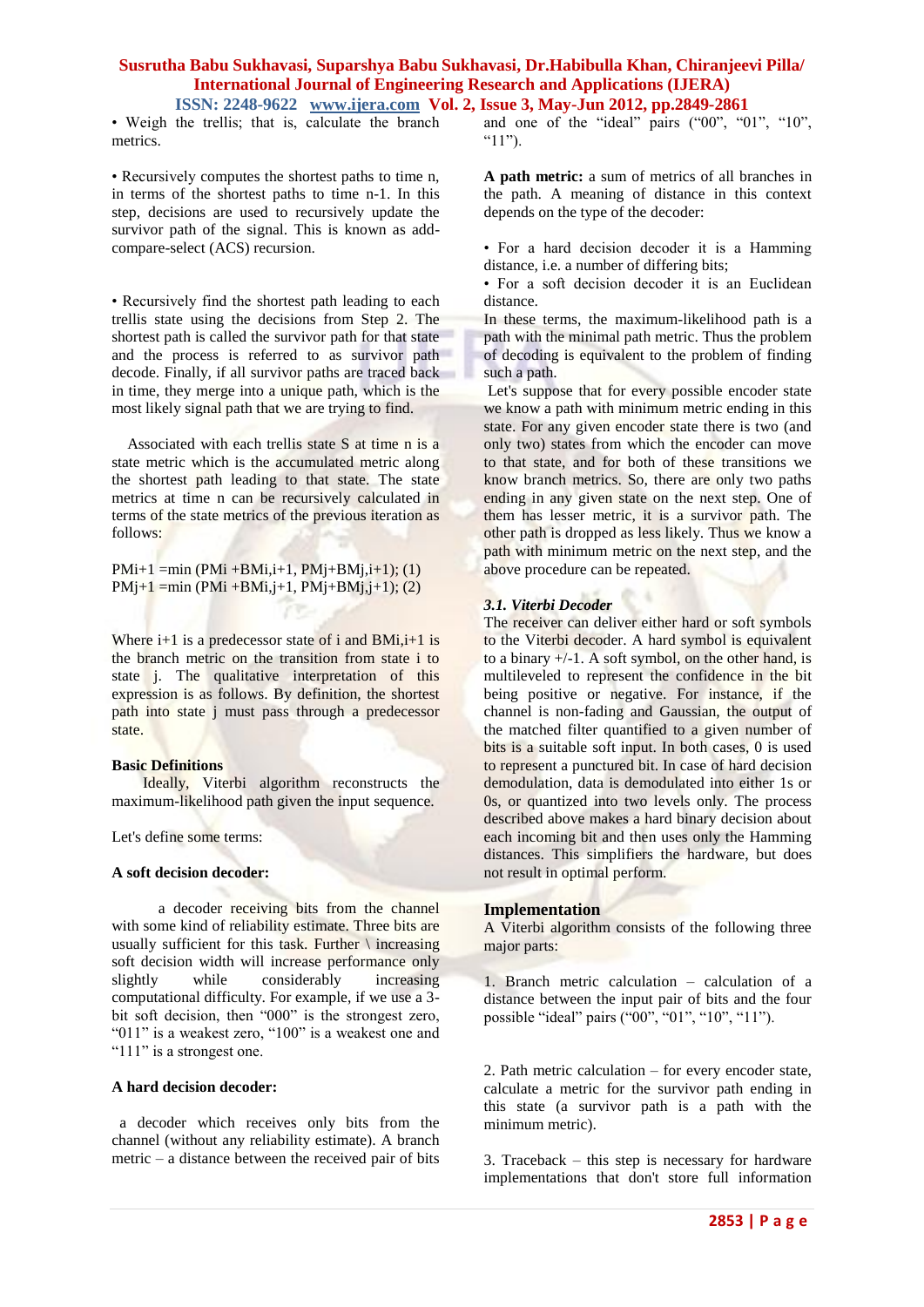about the survivor paths, but store only one bit decision every time when one survivor path is selected from the two.







 For hard decision decoding, the Viterbi algorithm uses the hamming distance to find the branch metric and path metric.

 Codeword is given to branch metric unit. Branch metric unit's function is to calculate branch metrics, which are Hamming distances between every possible symbol in the codeword and the received symbol. Path metric unit summarizes branch metrics to get metrics for  $2K - 1$  path, one of which can eventually be chosen as optimal.

Survivor memory unit can be trace-back process or register exchange method, where the survivor path and the output data are identified. The error probabilities achieved by Viterbi algorithm depends on the code, the rate of the code, its free distance, channel SNR and demodulation Quantized output.

The quality of Viterbi decoder design is mainly measured by three criteria

- Coding gain
- Throughput
- Power dissipation

**Adaptive Viterbi Decoder (AVD)**



**Block diagram of Adaptive Viterbi decoder**

Fig shows the data flow diagram of an adaptive Viterbi algorithm, which adds two functional blocks, including the best winner search and non survivor purge, into the original Viterbi algorithm. Codeword is applied to branch metric computation unit. It calculates branch metric by comparing with expected symbol. ACS updates path metric by cumulative accumulation of branch metric. Best winner search determines final winner and give it non survivor purge unit. It deletes all paths expect winner.

The first unit is called branch metric unit BMU is the simplest block in the Viterbi decoder design. Here the received data symbols are compared to the ideal outputs of the encoder from the transmitter and branch metric is calculated. Hamming distance or the Euclidean distance is used for branch metric computation**.**

### *3.1.1. Branch Metric Calculation*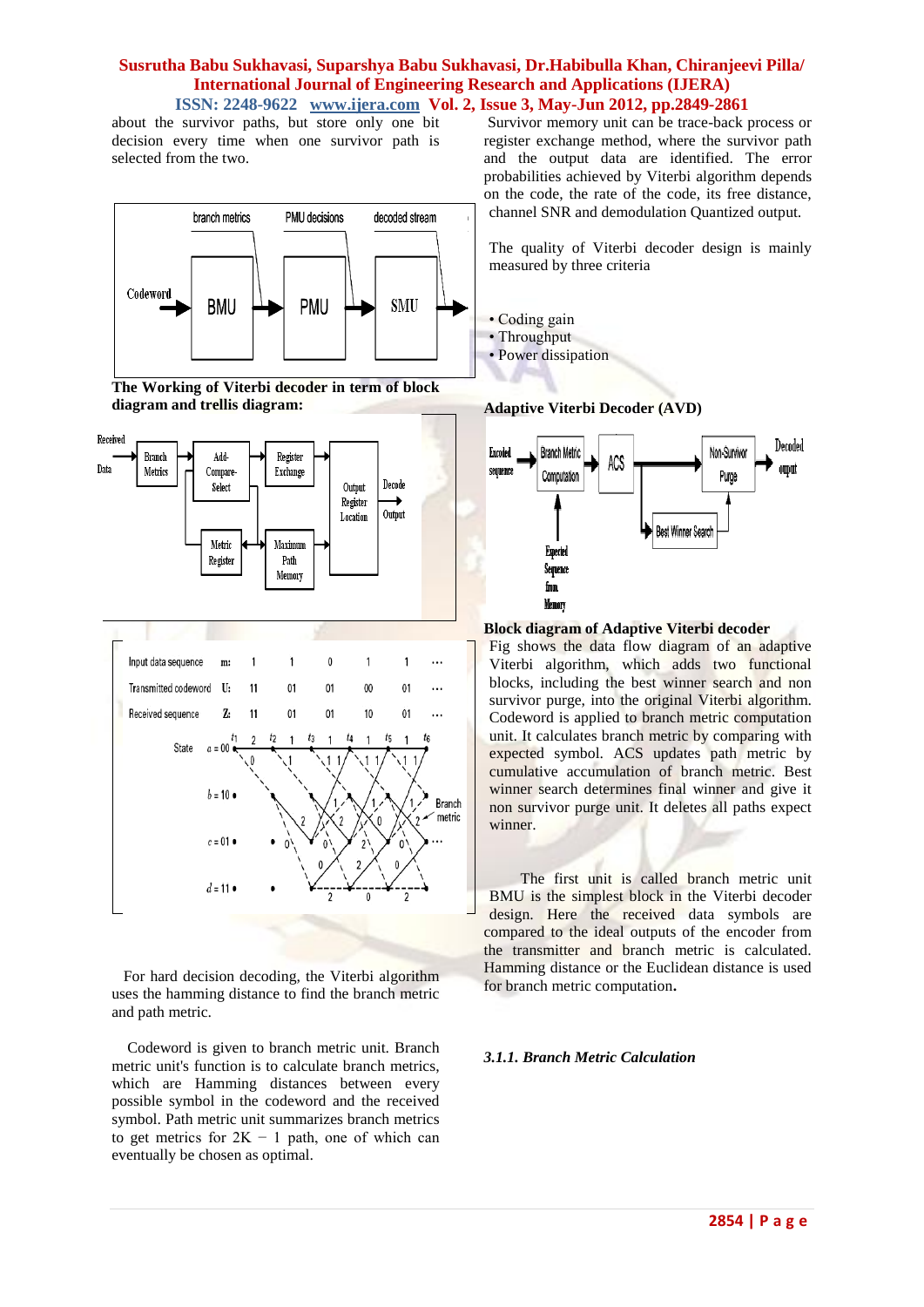

 **Block diagram of Branch Metric Unit** The BMU calculates the branch metrics from the input data. For hard decision BMU calculate everything in term of hamming distance. Hamming distance between the received Codeword and the expected is calculated by compares the received code symbol with the expected code symbol and counting the number of different bits. BMC (branch metric computation) unit is to calculate the branch metrics which are then moved to the ACS (add compare select) unit.

The major task of the ACS is to calculate the metrics and selected paths. The add-compare-select (ACS) unit recursively accumulates the branch metrics to path metrics for all the incoming paths of each state and selects the path with minimum path metric as the survivor path. An ACS module is shown in Figure 2.5.

 The two adders compute the partial path metric of each branch, the comparator compares the two partial metrics, and the selector selects an appropriate branch. ACS units determine their own local winners, the best winner search block finds the one having the best (minimum) path metric among all the winners, and the non survivor purge block deletes the local winners Methods of branch metric calculation are different for hard decision and soft decision decoders.



#### 4.5 BMU Block

For a hard decision decoder, a branch metric is a Hamming distance between the received pair of bits and the "ideal" pair. Therefore, a branch metric can take values of 0, 1 and 2. Thus for every input pair we have 4 branch metrics (one for each pair of "ideal" values).

 The branch metric uses the Hamming distance for the four possible paths. First we initial four different received hamming distance lookup table. Then each time with check the input symbol, we get the four possible distances.

 The BMU perform simple check and select operations on the decision bits to generate the output. The detail hardware implementation is shown in the Figure 4.5.



Fig: one possible path hardware implementation example

 For a soft decision decoder, a branch metric is measured using the Euclidean distance. Let x be the first received bit in the pair,  $y$  – the second,  $x0$  and y0 – the "ideal" values. Then branch metric is

$$
M_b = (x - x_0)^2 + (y - y_0)^2
$$

Furthermore, when we calculate 4 branch metric for a soft decision decoder, we don't actually need to know absolute metric values – only the difference between them makes sense. So, nothing will change if we subtract one value from the all four branch metrics:

$$
M_b = (x^2 - 2xx_0 + x_0^2) + (y^2 - 2yy_0 + y_0^2);
$$
  
\n
$$
M_b^* = M_b - x^2 - y^2 = (x_0^2 - 2xx_0) + (y_0^2 - 2yy_0).
$$

l.

Note that the second formula, Mb  $*$ , can be calculated without hardware multiplication: x0 2 and y0 2 can be pre-calculated, and multiplication of x by x0 and y by y0 can be done very easily in hardware given that x0 and y0 are constants. It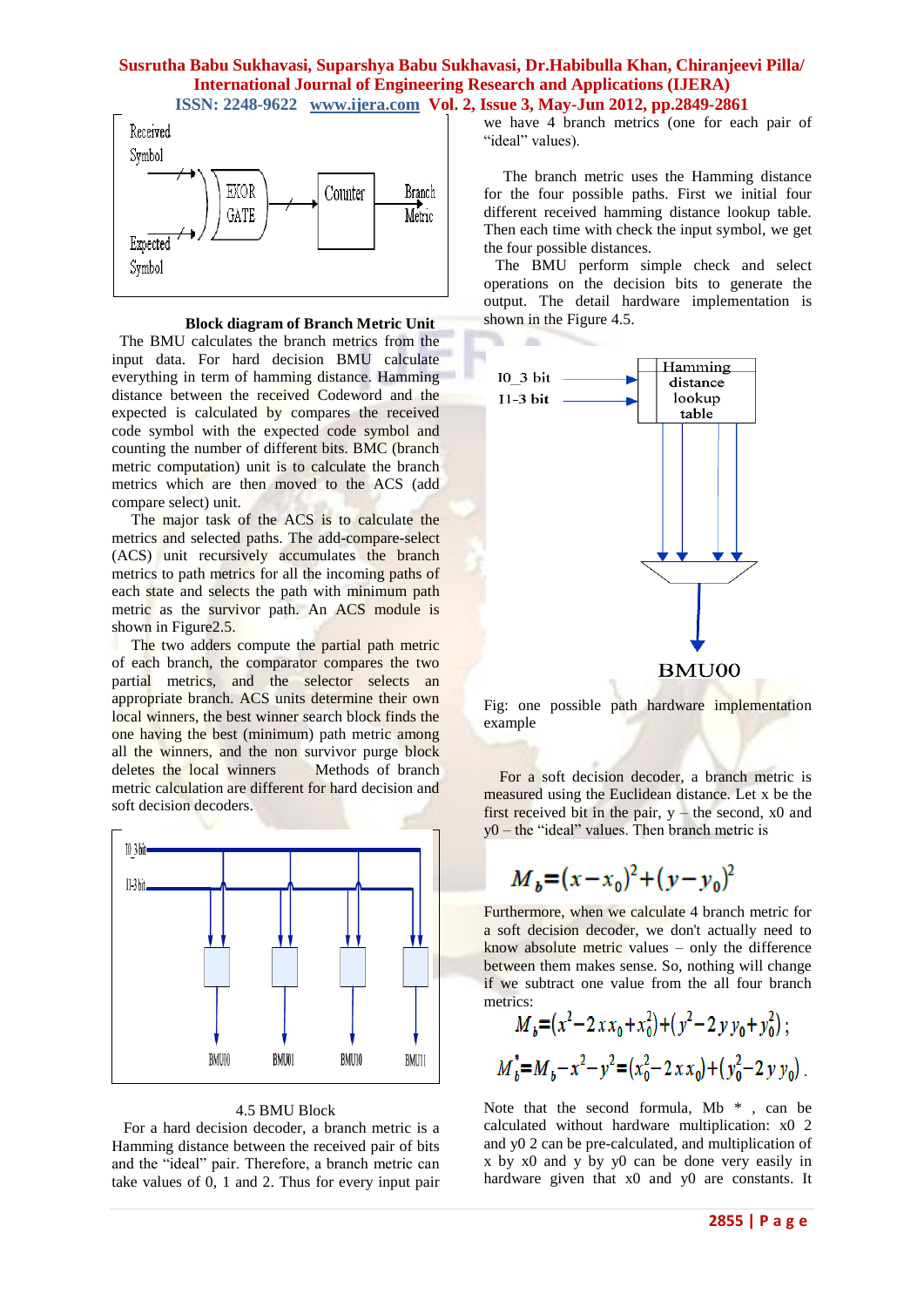should be also noted that Mb \* is a signed variable and should be calculated in 2's complement format.

#### **Path Metric Calculation**

Path metrics are calculated using a procedure called **ACS** (Add-Compare-Select). This procedure is repeated for every encoder state.

1. Add – for a given state, we know two states on the previous step which can move to this state, and the output bit pairs that correspond to these transitions. To calculate new path metrics, we add the previous path metrics with the corresponding branch metrics.

2. Compare, select – we now have two paths, ending in a given state. One of them (with greater metric) is dropped. As there are 2K−1 encoder states, we have 2K−1 survivor paths at any given time. It is important that the difference between two survivor path metrics cannot exceed  $\delta$ log (K−1), where  $\delta$  is a difference between maximum and minimum possible branch metrics. The problem with path metrics is that they tend to grow constantly and will eventually overflow. But, since the absolute values of path metric don't actually matter, and the difference between them is limited, a data type with a certain number of bits will be sufficient.

There are two ways of dealing with this problem:

1. Since the absolute values of path metric don't actually matter, we can at any time subtract an identical value from the metric of every path. It is usually done when all path metrics exceed a chosen threshold (in this case the threshold value is subtracted from every path metric). This method is simple, but not very efficient when implemented in hardware.

2. The second approach allows overflow, but uses a sufficient number of bits to be able to detect whether the overflow took place or not. The compare procedure must be modified in this case.



# Fig. 5: A modulo-normalization approach

The whole range of the data type's capacity is divided into 4 equal parts. If one path metric is in the 3-rd quarter, and the other  $-$  in the 0-th, then the overflow took place and the path in the 3-rd quarter should be selected. In other cases an ordinary compare procedure is applied. This works, because a difference between path metrics can't exceed a threshold value, and the range of path variable is selected such that it is at least two times greater than the threshold.

#### **3.1.2. The ACS block**

When the 4 possible input distance is ready, the ACS block' butterfly module adds the results and the related distance value stored in the state metric storage to get the each two paths for the 64 initial states. The butterfly module is shown in the next figure. Since, each butterfly computes 4 possible paths and selects the two smaller distance paths form. We have totally 32 butterflies.



For each nod (state), the ACS module selects a smaller one as the survival path and stores them to the accumulated state metric storage block and the survivor path metric. Following Figure is the ACS module.

 PMU is a critical block both in terms of area and throughput. The key problem of the PMU design is the recursive nature of the add-compare-select (ACS) operation The throughput of hard- or softoutput Viterbi decoders is set by the particular target application requirements. Depending on the implementation platform or the complexity limitations, the decoders can be built using concurrent computation of all state metrics or by resource sharing through multiplexing the computational units.

 High-throughput applications require the use of fully parallel decoder implementations. The throughput of a SOVA decoder has traditionally been limited by the difficulty of pipelining the single-step ACS recursion. the transition trellis of an example eight-state hard or soft-decision Viterbi decoder. The critical-path of a traditional ACS computation extends through the sequential execution of two parallel additions, a comparison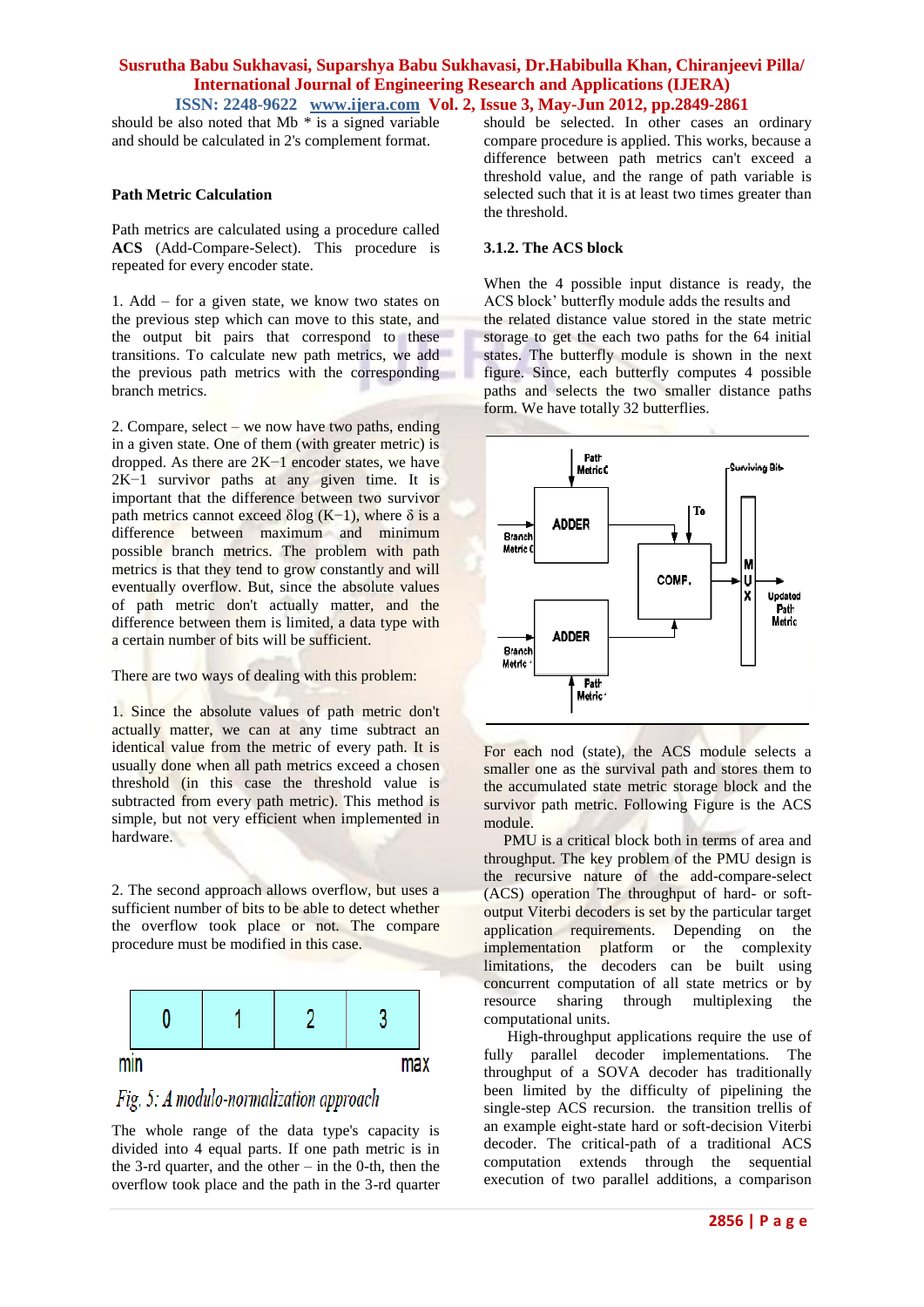and a selection. Let represent the path metric for state, and, the branch metric of a corresponding transition from state to state , with the time step denoted by . Then, an example of the ACS recursion corresponding to state 0 is shown.

 The comparison is implemented through subtraction, and the most significant bit (MSB) of the result selects the winning path. The ripple-carry implementations of both add and compare operations take advantage of the similarity in carry profiles. The amount of overhead in the critical path required for executing the subtraction only involves the computation of the MSB of the difference. Fast adder structures such as the carry-select adder will require the subsequent subtraction to follow an abrupt carry profile, which yields minimal performance gains. With large area penalties. The use of a redundant numbering system with MSBfirst computations can provide performance improvement.

 However, this is achieved at the expense of large area due to the carry-save representation



**ACS Recursive Equations:**

$$
sm_0(n+1) = \min \left\{ \frac{sm_0(n) + bm_{00}(n)}{sm_4(n) + bm_{40}(n)} \right\}.
$$

Previous high-throughput implementations of the Viterbi decoder unrolled the ACS loop in order to perform two-step iterations of the trellis recursions within a single clock period. These lookahead methods replace the original radix-2 trellis with a radix-4 trellis, at the cost of increased interconnect complexity. A radix-4 ACS computes four sums in parallel followed by a four-way comparison. In order to minimize the critical-path delay, the comparison is realized using six parallel pair-wise subtractions of the four output sums. In general, the critical-path delay increases. However, due to the doubled symbol rate, the effective throughput is improved if this increase in delay is less than twofold. An alternative approach with a lower area overhead is the concurrent ACS. Maintaining the use of a radix-2 trellis, the concurrent ACS performs the addition and comparison operations simultaneously. It requires the comparison to be realized with a four-input adder. A sub-8-ns fourinput adder was implemented in 0.6- m CMOS using two layers of three-to-two carry-save adders, followed by a final carry-lookahead adder. The critical path through the four-input adder and a multiplexer determines the throughput of the concurrent ACS.

 The concurrent ACS becomes the choice structure for delays between 29 and 35 FO4 delays. For lowthroughput rates with critical-path delays above 35 FO4 delays, the ACS structure is the best choice in terms of both area and power consumption. In this high-throughput SOVA decoder implementation, the transformed CSA was implemented because it provided the highest decoding throughput, without incurring the excessive area and power penalties of the radix-4 ACS structure.

#### **Traceback**

It has been proven that all survivor paths merge after decoding a sufficiently large block of data (D on Figure 5), i.e. they differ only in their endings and have the common beginning. If we decode a continuous stream of data, we want our decoder to have finite latency. It is obvious that when some part of path at the beginning of the graph belongs to every survivor path, the decoded bits corresponding to this part can be sent to the output. Given the above statement, we can perform the decoding as follows:



Fig. 6: Survivor paths graph example. Blue circles denote encoder states. It can be seen that all survivor paths have a common beginning (red) and differ only in their endings.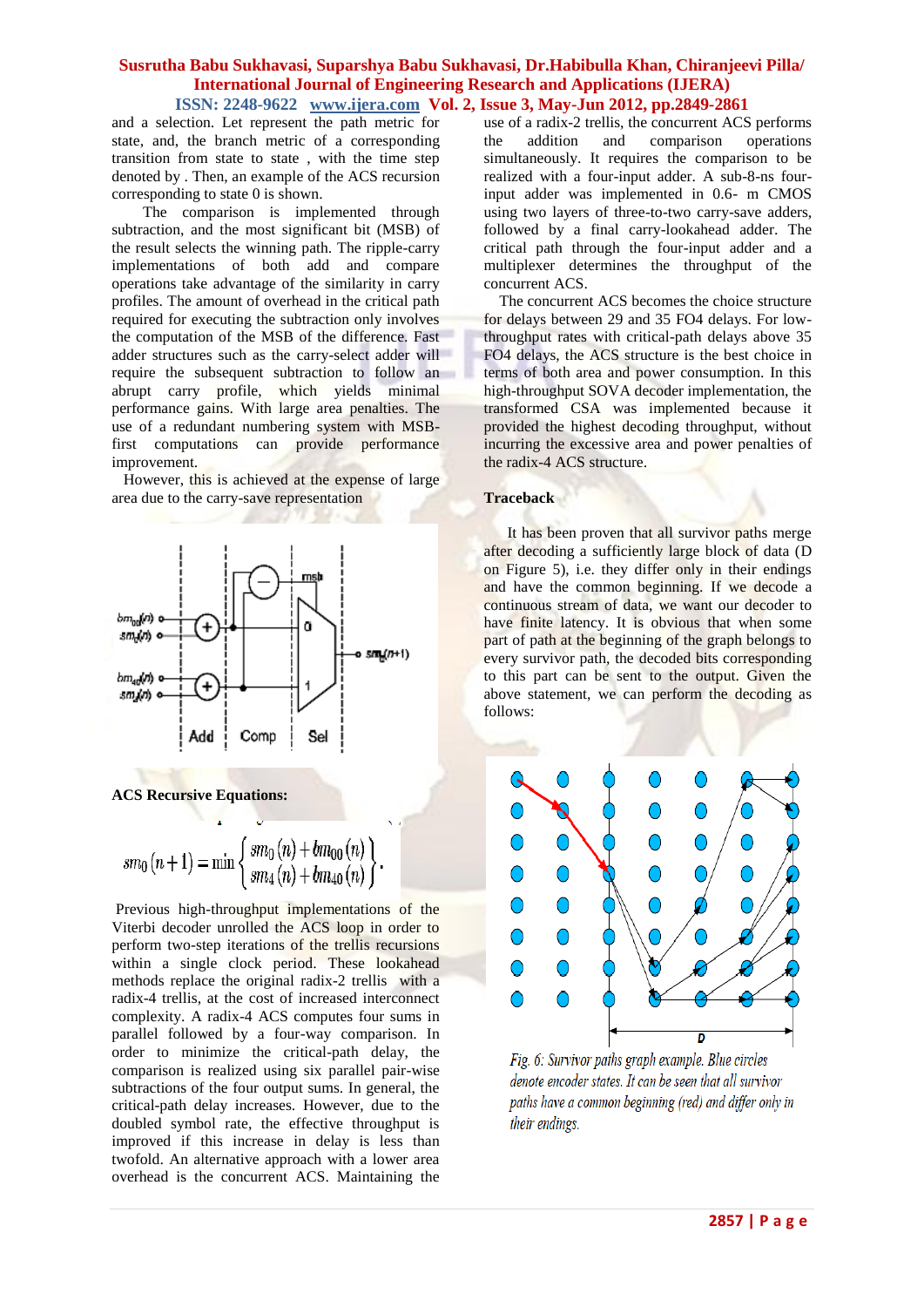1. Find the survivor paths for N+D input pairs of bits.

2. Trace back from the end of any survivor paths to the beginning.

3. Send N bits to the output.

4. Find the survivor paths for another N pairs of input bits.

5. Go to step 2.

In these procedures D is an important parameter called decoding depth. A decoding depth should be considerably large for quality decoding, no less than 5K. Increasing D decreases the probability of a decoding error, but also increases latency.

As for N, it specifies how many bits we are sending to the output after each traceback. For example, if  $N=1$ , the latency is minimal, but the decoder needs to trace the whole tree every step. It is computationally ineffective. In hardware implementations N usually equals D.

### **Decoding Procedure:**

Each time we receive a pair of channel symbols, we're going to compute a metric to measure the "distance" between what we received and all of the possible channel symbol pairs we could have received. Going from  $t = 0$  to  $t = 1$ , there are only two possible channel symbol pairs we could have received: 002, and 112. That's because we know the convolutional encoder was initialized to the all-zeroes state, and given one input bit  $=$  one or zero, there are only two states we could transition to and two possible outputs of the encoder. These possible outputs of the encoder are 00 2 and 112. The metric we're going to use for now is the Hamming distance between the received channel symbol pair and the possible channel symbol pairs. The Hamming distance is computed by simply counting how many bits are different between the received channel symbol pair and the possible channel symbol pairs. The results can only be zero, one, or two.

 The Hamming distance (or other metric) values we compute at each time instant for the paths between the states at the previous time instant and the states at the current time instant are called branch metrics. For the first time instant, we're going to save these results as "accumulated error metric" values, associated with states. For the second time instant on, the accumulated error metrics will be computed by adding the previous accumulated error metrics to the current branch metrics.

At  $t = 1$ , we received 002. The only possible channel symbol pairs we could have received are 002 and 112. The Hamming distance between 002 and 002 is zero. The Hamming distance between 002 and 112 is two. Therefore, the branch metric value for the branch from State 002 to State 002 is zero, and for the branch from State 002 to State 102 it'stwo.



Since the previous accumulated error metric values are equal to zero, the accumulated metric values for State 002 and for State 102 are equal to the branch metric values. The accumulated error metric values for the other two states are undefined. The figure below illustrates the results at  $t = 1$ . Note that the solid lines between states at  $t = 1$  and the state at  $t =$ 0 illustrate the predecessor-successor relationship between the states at  $t = 1$  and the state at  $t = 0$ respectively. This information is shown graphically in the figure, but is stored numerically in the actual implementation. To be more specific, or maybe clear is a better word, at each time instant t, we will store the number of the predecessor state that led to each of the current states at t. Now let's look what happens at  $t = 2$ .

 We received a 112 channel symbol pair. The possible channel symbol pairs we could have received in going from  $t = 1$  to  $t = 2$  are 002 going from State 002 to State 002, 112 going from State 002 to State 102, 102 going from State 102 to State 01 2, and 012 going from State 102 to State 11 2. The Hamming distance between 002 and 112 is two, between 112 and 112 is zero, and between 10 2 or 012 and 112 is one. We add these branch metric values to the previous accumulated error metric values associated with each state that we came from to get to the current states. At  $t = 1$ , we could only be at State 002 or State 102. The accumulated error metric values associated with those states were 0 and 2 respectively. The figure below shows the calculation of the accumulated error metric associated with each state, at  $t = 2$ .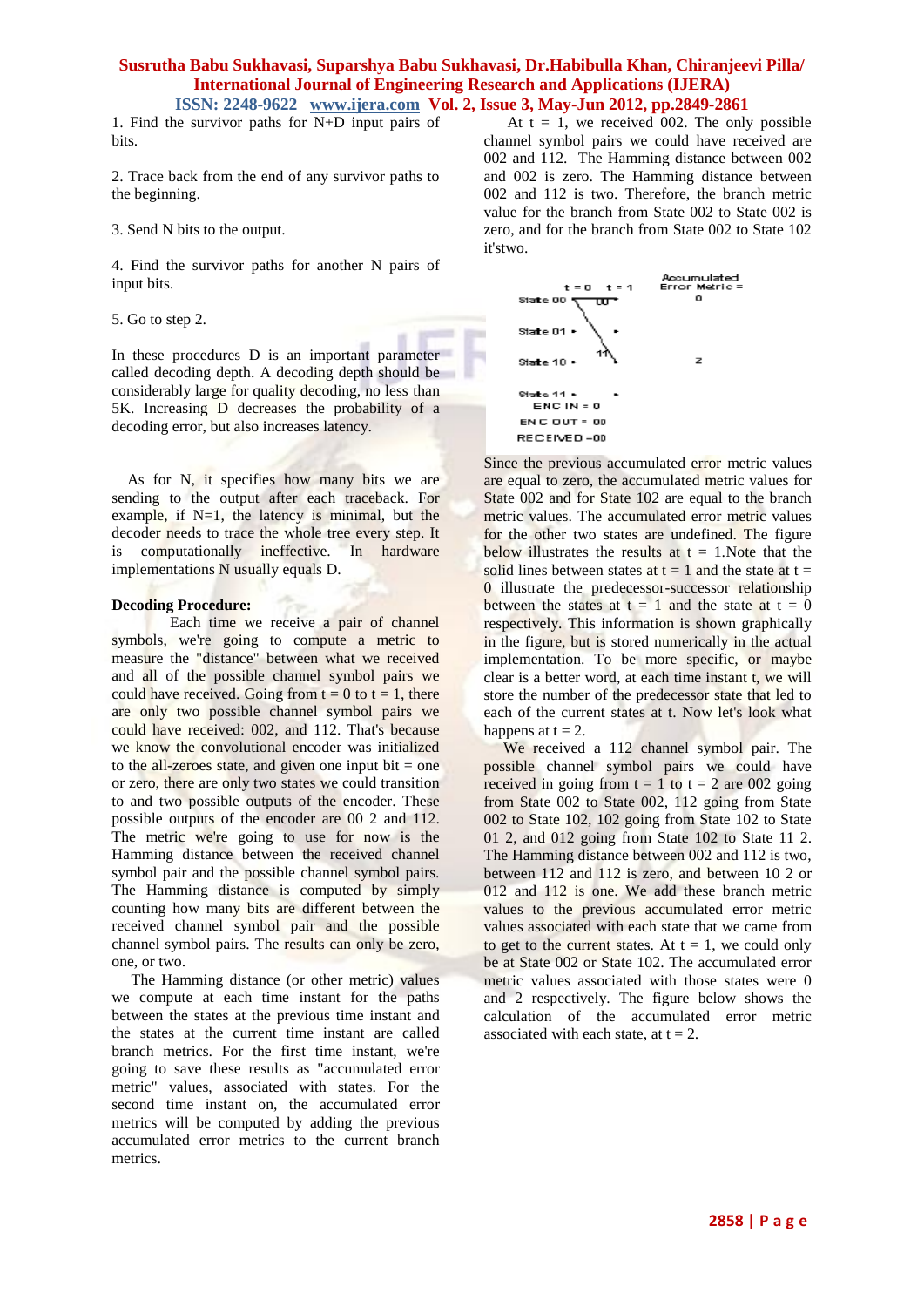

That's all the computation for  $t = 2$ . What we carry forward to  $t = 3$  will be the accumulated error metrics for each state, and the predecessor states for each of the four states at  $t = 2$ , corresponding to the state relationships shown by the solid lines in the illustration of the trellis. Now look at the figure for t  $= 3$ . Things get a bit more complicated here, since there are now two different ways that we could get from each of the four states that were valid at  $t = 2$ to the four states that are valid at  $t = 3$ . So how do we handle that? The answer is, we compare the accumulated error metrics associated with each branch, and discard the larger one of each pair of branches leading into a given state. If the members of a pair of accumulated error metrics going into a particular state are equal, we just save that value.

 The other thing that's affected is the predecessor successor history we're keeping. For each state, the predecessor that survives is the one with the lower branch metric. If the two accumulated error metrics are equal, some people use a fair coin toss to choose the surviving predecessor state. Others simply pick one of them consistently, i.e. the upper branch or the lower branch. It probably doesn't matter which method you use. The operation of adding the previous accumulated error metrics to the new branch metrics, comparing the results, and selecting the smaller (smallest) accumulated error metric to be 14 retained for the next time instant is called the add-compare-select operation.

#### **Traceback versus register-exchange approaches in power efficiency**

In the traceback approach, each register storing the survivor path information updates its content only once (when it receives the new survivor path information) during the entire period of a code word. In contrast, all the registers in the registerexchange approach update their contents for each code symbol. Hence, the switching activity of the registers in a traceback approach is much lower than that for the registers in a register-exchange approach. Hence, the registers in traceback approach would dissipate less power.

 As explained earlier the registers and the traceback module are active only one clock period during the entire period of a code word in the traceback approach. So low power design techniques can be applied readily to the registers and the traceback module as proposed in this chapter. However, the same low-power techniques cannot be applied to the register-exchange approach. Hence, the traceback approach is more desirable for applications in which power dissipation is critical.

### **Simulation Results:**

#### *Encoder waveform*



### *Waveform for BMU*

| View<br>Edit,<br>Fie                                                                                                                                 | Add Format Tools Window |            |     |    |    |  |  |  |  |
|------------------------------------------------------------------------------------------------------------------------------------------------------|-------------------------|------------|-----|----|----|--|--|--|--|
| $\lceil \cdot \beta \rceil$ , and $\lceil \cdot \beta \rceil$ , and $\lceil \cdot \beta \rceil$<br>多西夏区                                              |                         |            |     |    |    |  |  |  |  |
| $\mathcal{O}$ of $\mathbb{R}$ $\mathcal{B}$ $\mathcal{B}$ $\mathcal{B}$ $\mathcal{B}$ of $\mathcal{B}$ is a confident $\mathcal{B}$ is $\mathcal{A}$ |                         | $57577777$ |     |    |    |  |  |  |  |
| 9999<br>【 回 国 郎 米   僧<br>▌▏▓▐▁▏▔                                                                                                                     |                         |            |     |    |    |  |  |  |  |
| Messages                                                                                                                                             |                         |            |     |    |    |  |  |  |  |
| /bmu_2_radix/enc_in                                                                                                                                  | -No Data-               | Ì0         | Ĭ11 | 'n | Ю  |  |  |  |  |
| /bmu_2_radix/bm00<br>Ŧ                                                                                                                               | -No Data-               | Ĭ00        | 'n  | ū  |    |  |  |  |  |
| /bmu_2_radix/bm01<br>Ŧ                                                                                                                               | -No Data-               | ÏЛ         | 'n  | Φ  | IO |  |  |  |  |
| /bmu_2_radix/bm10<br>Ŧ                                                                                                                               | -No Data-               | Ш          | 'n  | Ю  | w  |  |  |  |  |
| /bmu_2_radix/bm11<br>Ŧ                                                                                                                               | -No Data-               | ÌΟ         | (m  | 'n |    |  |  |  |  |
| /bmu_2_radix/s1                                                                                                                                      | -No Data-               |            |     |    |    |  |  |  |  |
| /bmu_2_radix/s2                                                                                                                                      | -No Data-               |            |     |    |    |  |  |  |  |
|                                                                                                                                                      |                         |            |     |    |    |  |  |  |  |
|                                                                                                                                                      |                         |            |     |    |    |  |  |  |  |
|                                                                                                                                                      |                         |            |     |    |    |  |  |  |  |
|                                                                                                                                                      |                         |            |     |    |    |  |  |  |  |

*Waveform for ACS*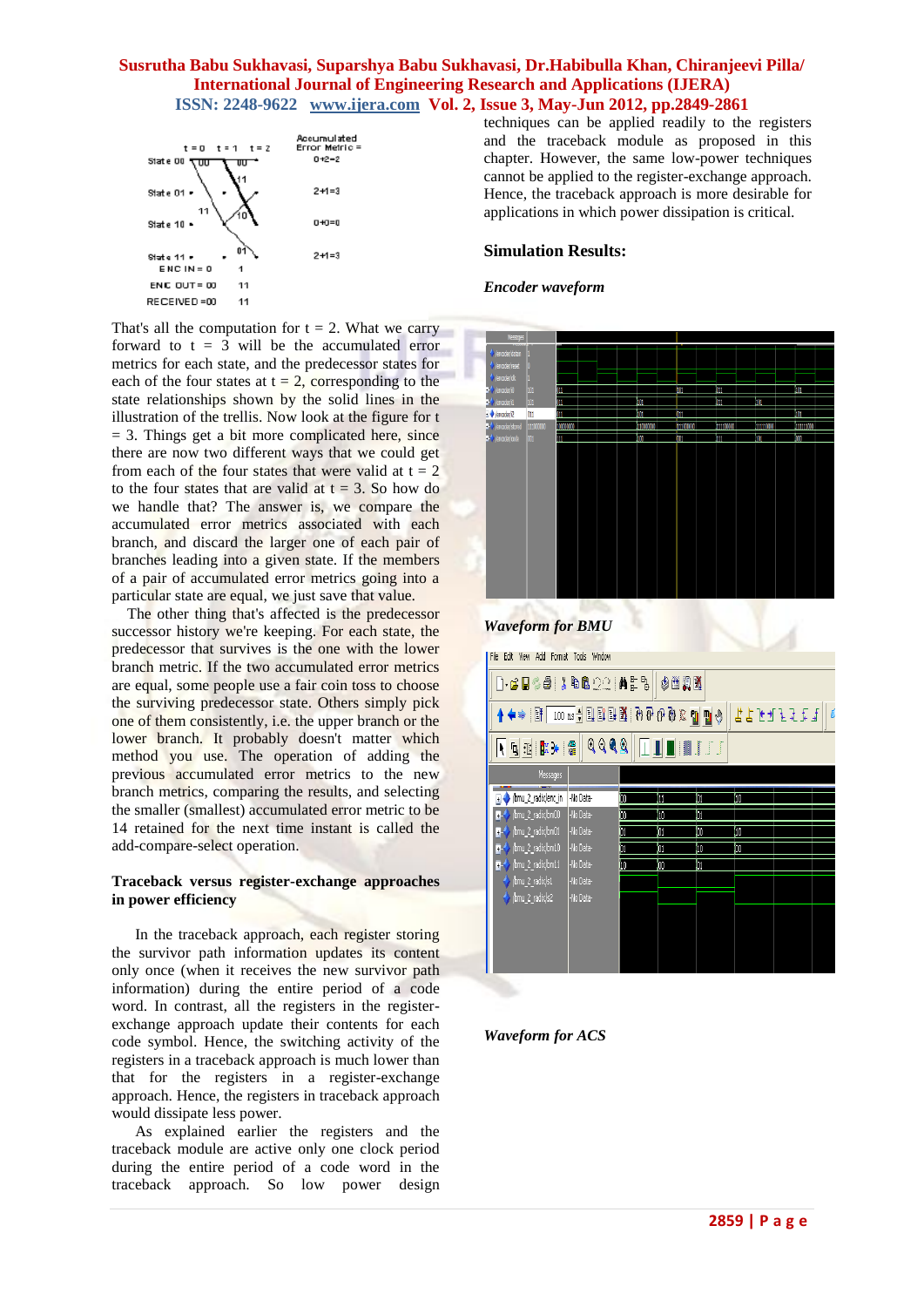| Messages                       |      |        |       |        |        |        |             |              |       |        |      |
|--------------------------------|------|--------|-------|--------|--------|--------|-------------|--------------|-------|--------|------|
| T-◆ /radix_4_acs/enc_in        | Iπ   | ÏΠ     |       |        |        |        |             |              |       |        |      |
| /radix_4_acs/clk               |      |        |       |        |        |        |             |              |       |        |      |
| /radix 4 acs/rst               |      |        |       |        |        |        |             |              |       |        |      |
| /radix_4_acs/acs_out<br>Ŧ      | 0100 | inom   |       | 0001   |        | (1010) | <b>DOLL</b> | 0100         | 0101  | 10110  | 0111 |
| /radix 4 acs/a1<br>Ŧ.          | 0111 | inom   | 0010  | 0011   | 00 OO  | iotot  | DU 10       | <b>D</b> 111 | 1000  | tom    | 1010 |
| /radix 4 acs/a2                | 0111 | imm    |       | X0011  | 101.00 | 10101  | DI 10       | b111         | 1000  | (1001  | 1010 |
| /radix 4 acs/a3                | 0110 | inoon. | œш    | 0010   | ioon n | 0100   | mor         | <b>buto</b>  | MIL   | (rom   | 1001 |
| /radix 4 acs/a4<br>4.          | 0110 | (OOOL  |       | iono I | (0011  | 0100   | <b>MO1</b>  | 0110         | DI 11 | (1000  | 1001 |
| /radix_4_acs/mux_i…  0         |      |        |       |        |        |        |             |              |       |        |      |
| /radix_4_acs/mux_i 0           |      |        |       |        |        |        |             |              |       |        |      |
| /radix_4_acs/mux_i             |      |        |       |        |        |        |             |              |       |        |      |
| /radix_4_acs/mux_<br>$+1$      | 0110 | ioooo  | (OOD) | 0010   | 1001 1 | Y0100  | Juon        | 0110         | D111  | (1000  | 1001 |
| fradix_4_acs/mux_<br>Ŧ.        | 0101 | ioooo  |       | 0001   | 10010  | (OO11  | D100        | <b>D101</b>  | D1 10 | IO 111 | 1000 |
| /radix_4_acs/bm00<br>Ŧ.        | 101  | 'nι    |       |        |        |        |             |              |       |        |      |
| /radix_4_acs/bm01<br>$+$       | hα   | ίm     |       |        |        |        |             |              |       |        |      |
| $\leftarrow$ /radix_4_acs/bm10 | loo  | π      |       |        |        |        |             |              |       |        |      |
| + /radix_4_acs/bm11            | b    | ĬΠ     |       |        |        |        |             |              |       |        |      |
|                                |      |        |       |        |        |        |             |              |       |        |      |
|                                |      |        |       |        |        |        |             |              |       |        |      |
|                                |      |        |       |        |        |        |             |              |       |        |      |

### **Conclusion:**

It is noticed that the hard decision technique can detect any number of errors which are less than or equal to the correction capacity of the code.

We have completed the design of Convolutional Encoder and Viterbi Decoder that achieves minimum decoding delay, data rate upto 211 Mbps at the optimum Constraint Length  $K = 2$ , with hard decision decoding and reasonable hardware complexity

 So far, this work discusses most of the known VLSI implementation techniques for the harddecision Viterbi algorithm in standard cell CMOS technology and carefully analyzes the tradeoffs and dependencies between different design decisions.

To the best of authors' knowledge, this is the most comprehensive analysis of hard-decision Viterbi algorithm VLSI implementation based on actual designs.

#### **References:**

- [1] G. Fettweis and H. Meyr, "Cascaded feedforward architectures for parallel Viterbi decoding," in *Proc. IEEE Int. Sym. Circuits Syst.*, May 1990, pp. 978–981.
- [2] P. J. Black and T. H. Y. Meng, "A 1-Gb/s, four-state, sliding block Viterbi decoder," *IEEE J. Solid-State Circuits*, vol. 32, no. 6, pp. 797–805, Jun. 1997.
- [3] G. Fettweis and H. Meyr, "Parallel Viterbi decoding by breaking the compare-select feedback bottleneck," *IEEE Trans. Commun.*, vol. 37, no. 8, pp. 785–790, Aug. 1989.
- [4] C. B. Shung, H.-D. Ling, R. Cypher, P. H. Siegel, and H. K. Thapar, "Area-efficient architectures for the Viterbi algorithm part I:

Theory," *IEEE Trans. Commun.*, vol. 41, no. 4, pp. 636–644, Apr. 1993.

- [5] C. B. Shung, H.-D. Ling, R. Cypher, P. H. Siegel, and H. K. Thapar, "Area-efficient architectures for the Viterbi algorithm part II: Applications," *IEEE Trans. Commun.*, vol. 41, no. 5, pp. 802–807, May 1993.
- [6] T. Jarvinen, P. Salmela, T. Sipila, and J. Takala, "Systematic approach for path metric access in Viterbi decoders," *IEEE Trans. Commun.*, vol. 53, no. 5, pp. 755–759, May 2005.
- [7] M. Benaissa and Y. Zhu, "A novel highspeed configurable Viterbi decoder for broadband access," *J. Appl. Signal Process. EURASIP JASP*, no. 13, pp. 1317–1327, 2003.
- [8] J. J. Kong and K. K. Parhi, "K-nested layered look-ahead method and architectures for high throughputViterbi decoder," in *Proc. IEEEWorkshop Signal Process. Syst.*, Aug. 2003, pp. 99–104.
- [9] S. Hong, J. Yi, and W. E. Stark, "VLSI design and implementation of low-complexity adaptative turbo-code encoder and decoder for wireless mobile communication applications," Proc. IEEE Workshop Signal Pro- cessing Syst., pp. 233–242, 1998.
- [10] S. Hong and W. E. Stark, "Power consumption" vs. decoding performance relationship of VLSI decoders for low energy wireless communication system design," Proc. IEEE 6th Int.

#### **Authors**



S**usrutha Babu Sukhavasi**  was born in India, A.P. He received the **B.Tech** degree from JNTU, A.P, and **M.Tech** degree from SRM University, Chennai, Tamil Nadu, India in 2008 and 2010 respectively. He worked as **Assistant Professor** in Electronics & Communications Engineering in Bapatla Engineering College for academic year 2010-2011 and from 2011 to till date working in **K L University**. He is a member of Indian Society For Technical Education and International Association of Engineers. His research interests